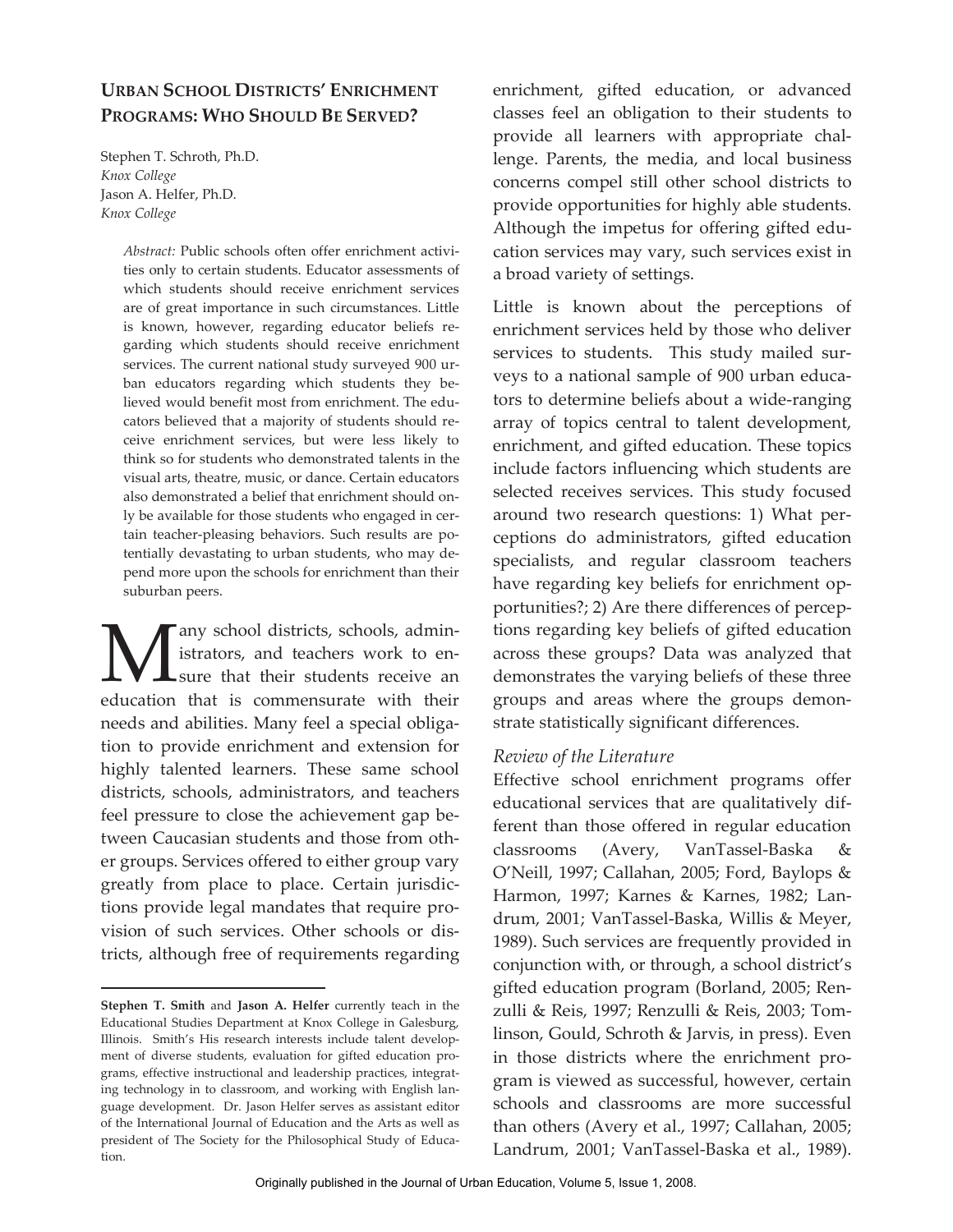Where enrichment programs are not successful, either at a particular school or with an individual teacher, various variables are identified as possible reasons for the failure (Avery et al., 1997; Callahan, 2005; Landrum, 2001; Van Tassel-Baska et al., 1989). The variables most commonly identified include poor communication, inadequate training, or lack of administrative vision and support (Avery et al., 1997; Callahan, 2005; Landrum, 2001; Van-Tassel-Baska et al., 1989). It may also be that, since such programs are often intertwined with gifted education, the various individuals charged with referring gifted students, delivering gifted education services, and administering gifted programs have divergent notions of what enrichment services should look like and how and to whom they should be delivered.

 most attempts to achieve an evenhanded solu- lahan & Lelli, 1997). Failure to achieve both Many gifted education programs, for example, dures that, whether intentionally or not, have this step would make their enrichment pro-Even when enrichment education programs offer quality services to their students, these programs are sometimes decried as elitist, discriminatory, or worse (Oakes, 2006; Sapon-Shevin, 1994). Dual pressures exist for enrichment programs to serve more students, yet also to serve all enrolled effectively. To date, tion to this quandary have been unsatisfactory (Borland, 2005; Borland, Schnur & Wright, 2000; Moon & Callahan, 2001; Tomlinson, Calexcellence and equity may come about because prior training related to serving gifted learners hinders developing talents in diverse learners. traditionally have had identification proceexcluded many children of color, Englishlanguage learners, and low-SES students (Borland, 2005; Callahan, 2001; Ford & Harris, 1999; Oakes, 2006). Some school districts have attempted to become more inclusive in their identification of gifted learners, hoping that grams more accessible to underrepresented groups. While altering identification procedures can, and has, increased participation by many of these previously underrepresented groups in enrichment programs, most are dissatisfied with the results (Borland, 2005; Callahan, 2001; Ford, 2003). Enrichment has not always proved enticing for certain learners, especially those who are children of color, English language learners, or from low-SES backgrounds (Cooper, 1998; Fullilove & Treisman, 1990; Moon & Callahan, 2001). If educators believe that only certain students benefit from enrichment programs, even when the disparities stem from other inequities, it seems unlikely that they will deliver enrichment equitably or fairly.

 populations to be served by gifted education, Little is known about the philosophical goals of teachers, administrators, and gifted education specialists with regard to enrichment, especially at the elementary school level. As a result, it is impossible to know if curricular offerings at schools are aligned with identification processes, service delivery, or instructional methods. Without understanding perceptions of administrators, gifted education specialists, and regular classroom teachers regarding key elements of enrichment programs, much spending on enrichment is wasted. If, for example, regular classroom teachers are able and willing to provide differentiated instruction to all students in a regular education classroom, separate pull-out programs are probably unnecessary for some students now served solely or largely in pull-out settings. If, however, most regular classroom teachers are incapable of or averse to serving all students, highquality enrichment pull-out programs or special classes will prove crucial to assure highlyable students' continued development. The success of enrichment programs would thus seem to rely, at least in part, upon the cooperation of administrators, gifted education specialists, and classroom teachers. Incongruity between these groups' views of such issues as inclusiveness, commitment, and rationale may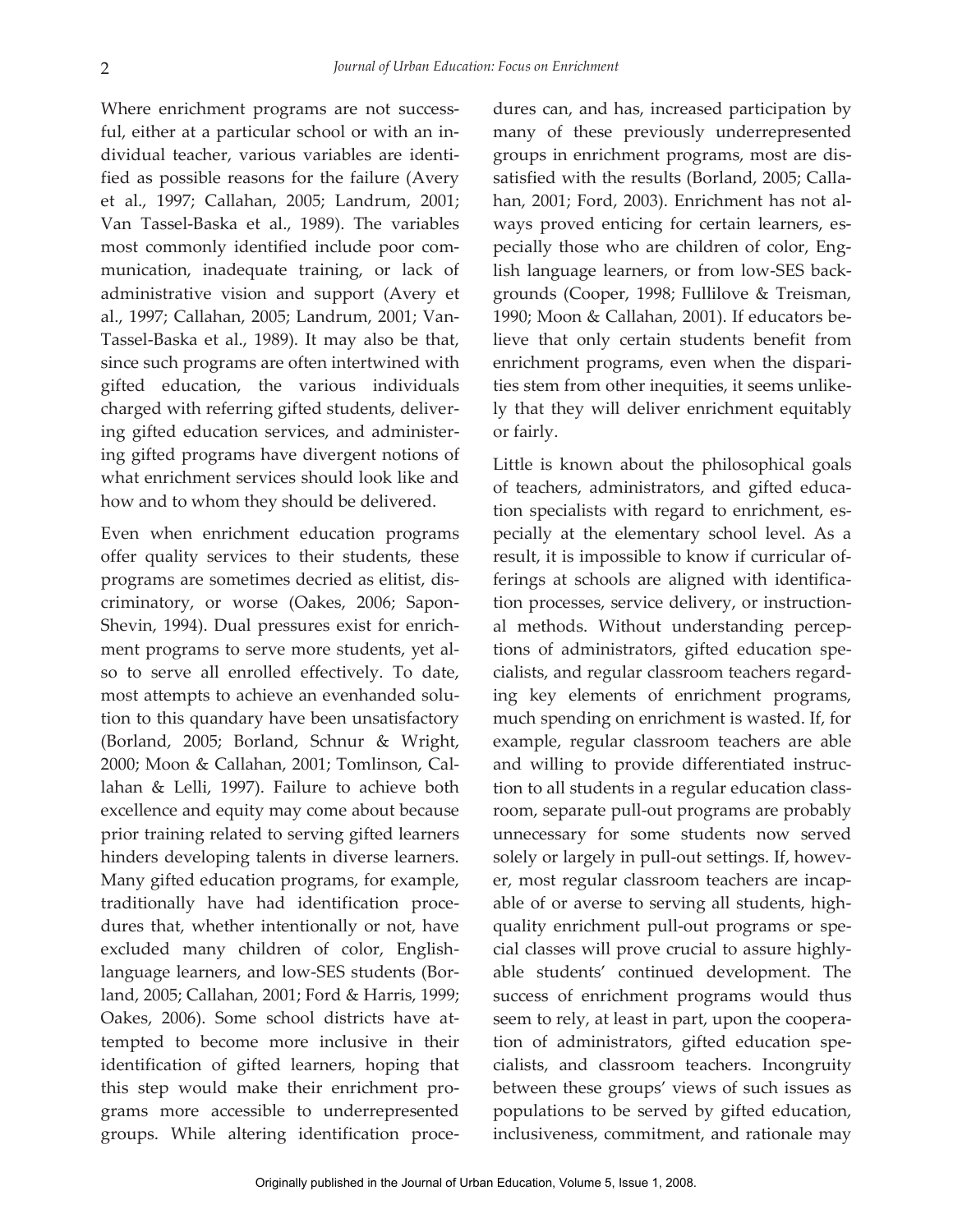be the cause of many of the problems some programs face.

#### **METHODOLOGY**

The target populations for this study included three groups of educators: administrators, gifted education specialists, and regular classroom teachers who work in urban school districts. The sampling plan was developed based upon data obtained from Market Data Retrieval (MDR), a division of Dun & Bradstreet, Inc. MDR provided, in Excel format on CD-ROMs, information regarding elementary school per sonnel: number of individuals employed at elementary schools in the United States, categories of employment, schools that serve students enrolled in grades K through 5, names, and mailing addresses. Included amongst those categories of employment are listings for *administrators*, *gifted education specialists*, and *classroom teachers*. The MDR listings were chosen because of the scope of its database. MDR provides access to all administrators, gifted education specialists, and regular classroom teachers with an urban elementary school background. **.** 

From the lists of eligible members from these three populations, random sampling methods were used to obtain a representative sample of 300 from each group. The research design chosen for this study includes descriptive statistics because descriptive studies are concerned with assessing attitudes, opinions, and preferences and inferential statistics to explore the descriptive results (Brown, Renzulli, Gubbins, Siegle, Zhang & Chen, 2005; Gay & Airasian, 2003; Pedhazur & Schmelkin, 1991). The survey items were constructed using a three-step process. First, an extensive literature review validated student characteristics that influence the selection of students for inclusion in enrichment programs (e.g., Borland, 2005; Callahan, 2001; Ford, 2003; Renzulli & Reis, 2003;

 was mailed to all members of the sample who Sternberg, 2003; Tomlinson, 2003). Next, a panel of enrichment experts, including classroom teachers and administrators from urban school districts and three past presidents of the National Association for Gifted Children (NAGC) reviewed the survey for construct validity. Finally, survey reliability was ascertained to be at a .94 level using the Spearman-Brown splithalf approach (Cohen & Swerdlik, 2005). The 900 surveys were mailed to respondents via United States Mail. After ten business days, a post-card reminding recipient of the survey had not, at that point, responded to the initial mailing. The response rate,  $n = 411$ , was  $45.6\%$ .

 1991). First, the number of dependent variables variables. For those variables asking for the scales were used since these produce data that those questions that asked for ratings of by survey item were produced. After collection, the data was analyzed pursuant to standard procedures (Cohen & Swerdlik, 2005; Fink, 1995; Pedhazur & Schmelkin, were counted and entered into SPSS. A determination was made for each whether to use nominal, ordinal, or ratio scales for each of the respondent's job title, for example, nominal fit into categories (Cohen & Swerdlik, 2005; Fink, 1995). Ordinal scales were used with agreement (e. g., strongly agree, agree, disagree, strongly disagree) (Cohen & Swerdlik, 2005; Fink, 1995a). Ratio scales were used with items that asked for information such as number of students eligible for federally funded free or reduced-price lunch (Cohen & Swerdlik, 2005; Fink, 1995). Descriptive statistics, including frequencies and summary statistics

 various forms (correlation, multiple regression, Ordinary least squares (OLS) regression in its analysis of variance) is the most common linear model analysis in the social sciences (Pohlman & Leitner, 2003). Appropriate analysis techniques were performed in order to determine answers for each of the study ques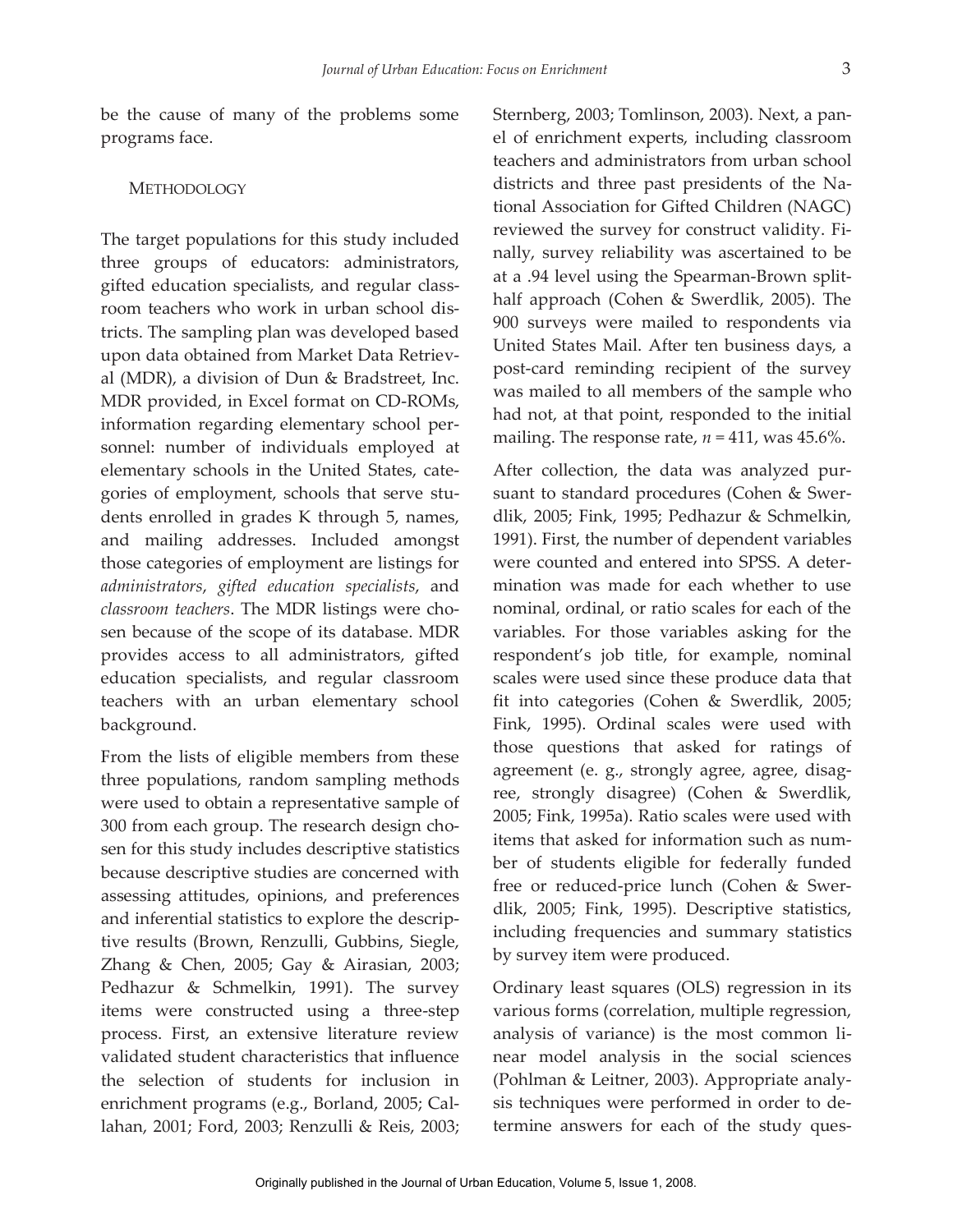tions. These techniques included descriptive statistics and the calculation of an analysis of variance (ANOVA) (Maxwell & Delaney, 2004). ANOVA was chosen over other alternatives because it assists in formulating a linear model that is appropriate for analyzing data and is most superior to other models insofar that it combines "simplicity with adequacy" (Maxwell & Delaney, 2004, p. 67). While an  $\alpha$ of .05 was desired, and used, throughout, the investigators were aware that for items with multiple subparts, some might argue that the chance of a Type I error increases to the number of subparts multiplied by .05 (Maxwell & Delaney, 2004). To control for this, the  $\alpha$  for multiple contrasts can be controlled by dividing .05 by the number of contrasts conducted (Maxwell & Delaney, 2004). Such controls were conducted as part of this investigation.

#### FINDINGS

The study's first research question sought to ascertain educators' beliefs about the importance that gifted education programs serve certain groups of students. For the most part, educators favored an inclusive approach. As indicated in Table 1, 94.6% of educators believed that it was either very important or important to serve students whose academic performance is at an advanced level compared to their age peers. Over 90% of educators also thought that students who learn material rapidly, who understand complex and abstract concepts, and who use advanced thinking, processing, and problem-solving skills were all the type of students enrichment programs should serve. Many fewer educators, however, felt it important that students with poor grades, who are not well behaved, who do not complete assignments, or are enrolled below the third grade, be served by enrichment programs. Fifty-five educators additionally indicated they did not know whether students with poor grades should receive enrichment

#### services.

Table 2 shows administrator, gifted educatio n specialist, and regular classroom beliefs relate d to the importance that enrichment program s serve various constituencies of students. Man y of these items, culled from the literature regarding the characteristics of gifted students , demonstrated certain alignments and disagreements between the groups. On the on e hand, all three groups indicated it was important to some degree that students who use advanced thinking, processing, and problem solving skills and those who understand complex and abstract concepts receive such services. On the other hand, gifted education specialists showed more preference for serving students enrolled below the third grade and thos e who do not receive good grades in the regula r classroom.

### *Differences between groups*

The study's second research question investigated whether differences of perceptions existed regarding key beliefs toward enrichment amongst administrators, regular classroom teachers, and gifted education specialists. The authors had hypothesized that no statistically significant differences would exist between groups. ANOVAs indicated, however, that statistically significant differences between groups existed at the  $p < .01$  level relating to rapid learners and students who possess a well-developed memory. Table 3 also demonstrates that statistically significant differences between groups existed at the *p* < .05 level relating to students whose academic performance is at an advanced level; students who do not make good grades; students who understand complex and abstract concepts; and students who use advanced thinking, processing, and problem-solving skills.

The Tukey and Scheffé tests indicated that a statistically significant difference at the *p* < .01 level existed between administrators and gifted education specialists relating to rapid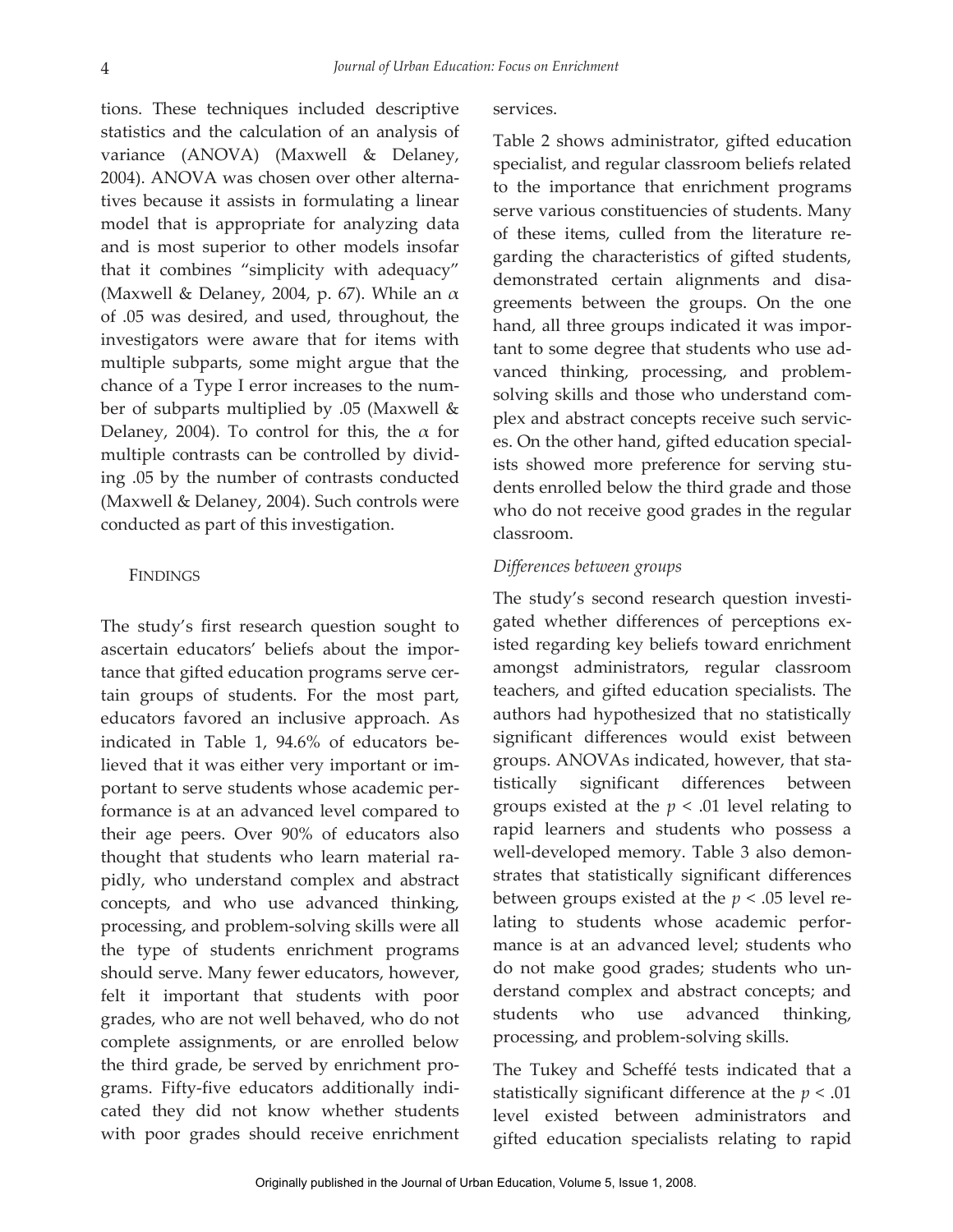developed memory. A statistically significant forming at an advanced Level between

learners; and between regular classroom difference at the  $p < .05$  level also existed beteachers and gifted education specialists with tween gifted education specialists and regular regard to students who possess a well- classroom teachers relating to students per-

|                                                       | Very       | Important | Unimportant | Very           | Don't          | Missing |
|-------------------------------------------------------|------------|-----------|-------------|----------------|----------------|---------|
|                                                       | Important  |           |             | Unimportant    | Know           |         |
| Students whose academic per-                          | 289        | 100       | 9           | $\Omega$       | 3              | 10      |
| formance is at an advanced level                      | $(70.3)^*$ | (24.3)    | (2.2)       | (0)            | (0.7)          | (2.4)   |
| compared to age peers                                 |            |           |             |                |                |         |
| Students who do not make good                         | 49         | 122       | 146         | 13             | 55             | 26      |
| grades in the regular classroom                       | (11.9)     | (29.7)    | (35.5)      | (3.2)          | (13.4)         | (6.3)   |
| Students who are well-behaved                         | 17         | 114       | 191         | 64             | 12             | 13      |
|                                                       | (4.1)      | (27.7)    | (46.5)      | (15.6)         | (2.9)          | (3.2)   |
| Students who complete assigned                        | 50         | 122       | 164         | 39             | 20             | 16      |
| tasks such as homework                                | (12.2)     | (29.7)    | (39.9)      | (9.5)          | (4.9)          | (3.9)   |
| Students enrolled below the third                     | 84         | 165       | 91          | 42             | 19             | 10      |
| grade                                                 | (20.4)     | (40.1)    | (22.1)      | (10.2)         | (4.6)          | (2.4)   |
| Students who learn material ra-                       | 172        | 207       | 18          | 3              | $\overline{0}$ | 11      |
| pidly                                                 | (41.8)     | (50.4)    | (4.4)       | (0.7)          | (0)            | (2.7)   |
| Students who understand com-                          | 301        | 94        | 6           | $\overline{0}$ | $\overline{0}$ | 10      |
| plex and abstract concepts                            | (73.2)     | (22.9)    | (1.5)       | (0)            | (0)            | (2.4)   |
| Students who demonstrate talent                       | 94         | 208       | 80          | 6              | 9              | 14      |
| in the visual arts                                    | (22.9)     | (50.6)    | (19.5)      | (1.5)          | (2.2)          | (3.1)   |
| Students who demonstrate talent                       | 96         | 188       | 86          | 12             | 12             | 17      |
| in music                                              | (23.4)     | (45.7)    | (20.9)      | (2.9)          | (2.9)          | (4.1)   |
| Students with a high degree of                        | 171        | 171       | 50          | 3              | 3              | 13      |
| motivation                                            | (41.6)     | (41.6)    | (12.2)      | (0.7)          | (0.7)          | (3.2)   |
| Students who use advanced                             | 333        | 62        | 6           | $\overline{0}$ | $\overline{0}$ | 10      |
| thinking, processing, and prob-<br>lem-solving skills | (81)       | (15.1)    | (1.5)       | (0)            | (0)            | (2.4)   |
| Students who demonstrate in-                          | 174        | 188       | 32          | $\overline{0}$ | 7              | 10      |
| tense interest in certain areas of                    | (42.3)     | (45.7)    | (7.8)       | (0)            | (1.7)          | (2.3)   |
| study or academic work                                |            |           |             |                |                |         |
| Students who possess a well-                          | 83         | 224       | 81          | 3              | 10             | 10      |
| developed memory                                      | (20.2)     | (54.5)    | (19.7)      | (0.7)          | (2.4)          | (2.4)   |

 *Table 1: Educator Beliefs Regarding Importance that the Following Groups of Students Receive Enrichment Services* 

*\* ( ) indicates % of respondents.*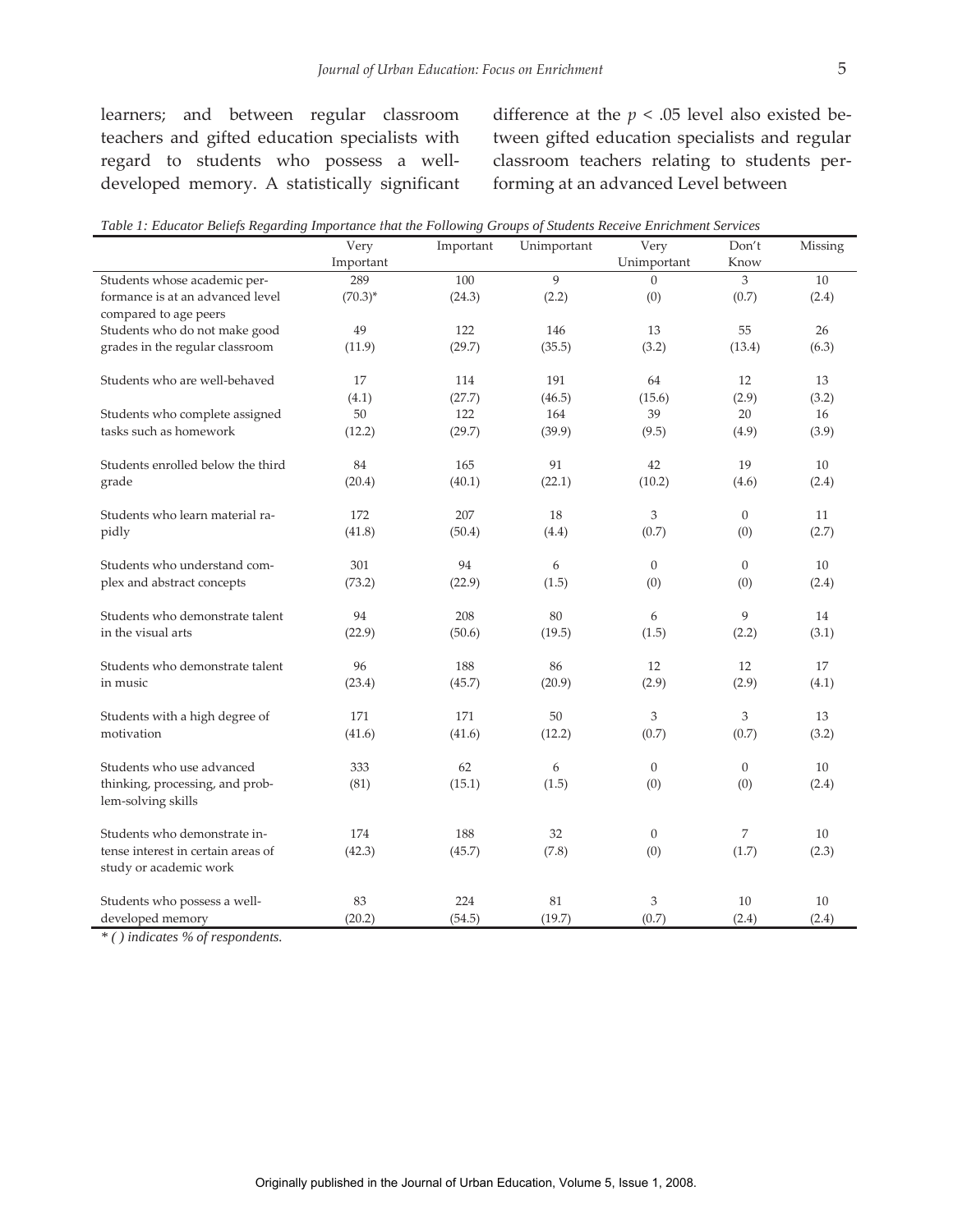|                                       | Very Important |           |      |      | Important<br>Unimportant |      |      | Very Unimportant |      |                  |                  |                  |
|---------------------------------------|----------------|-----------|------|------|--------------------------|------|------|------------------|------|------------------|------------------|------------------|
|                                       | А              | <b>GS</b> | T    | А    | <b>GS</b>                | T    | А    | <b>GS</b>        | T    | А                | <b>GS</b>        | T                |
| Students whose academic perfor-       | 94             | 94        | 101  | 41   | 19                       | 40   | 6    | $\overline{0}$   | 3    | $\overline{0}$   | $\Omega$         | $\overline{0}$   |
| mance is at an advanced level com-    | $(64)^{*}$     | (81)      | (69) | (28) | (16)                     | (27) | (4)  | (0)              | (2)  | (0)              | (0)              | (0)              |
| pared to age peers                    |                |           |      |      |                          |      |      |                  |      |                  |                  |                  |
|                                       |                |           |      |      |                          |      |      |                  |      |                  |                  |                  |
| Students who do not make good         | 6              | 31        | 12   | 52   | 31                       | 39   | 60   | 31               | 55   | 3                | $\overline{0}$   | 10               |
| grades in the regular classroom       | (4)            | (27)      | (8)  | (35) | (27)                     | (26) | (41) | (27)             | (37) | (2)              | (0)              | (7)              |
|                                       |                |           |      |      |                          |      |      |                  |      |                  |                  |                  |
| Students who are well-behaved         | $\mathbf{0}$   | 9         | 8    | 47   | 26                       | 41   | 76   | 53               | 62   | 10               | 22               | 32               |
|                                       | (0)            | (8)       | (5)  | (32) | (22)                     | (28) | (51) | (46)             | (42) | (7)              | (19)             | (22)             |
| Students who complete assigned        | 15             | 9         | 26   | 52   | 33                       | 37   | 55   | 59               | 50   | 11               | 11               | 17               |
| tasks such as homework                | (10)           | (8)       | (18) | (35) | (28)                     | (25) | (37) | (51)             | (34) | (7)              | (10)             | (12)             |
|                                       |                |           |      |      |                          |      |      |                  |      |                  |                  |                  |
| Students enrolled below the third     | 18             | 41        | 25   | 73   | 29                       | 63   | 30   | 30               | 31   | 16               | 6                | 20               |
| grade                                 | (12)           | (35)      | (17) | (49) | (25)                     | (43) | (20) | (26)             | (21) | (11)             | (5)              | (14)             |
|                                       |                |           |      |      |                          |      |      |                  |      |                  |                  |                  |
| Students who learn material rapidly   | 45             | 67        | 60   | 81   | 45                       | 81   | 12   | $\boldsymbol{0}$ | 6    | 3                | $\overline{0}$   | $\overline{0}$   |
|                                       | (30)           | (58)      | (41) | (55) | (39)                     | (55) | (8)  | (0)              | (4)  | (2)              | (0)              | (0)              |
| Students who understand complex       | 95             | 91        | 115  | 43   | 22                       | 29   | 3    | $\overline{0}$   | 3    | $\overline{0}$   | $\overline{0}$   | 0                |
| and abstract concepts                 | (64)           | (78)      | (78) | (29) | (19)                     | (20) | (2)  | (0)              | (2)  | (0)              | (0)              | (0)              |
|                                       |                |           |      |      |                          |      |      |                  |      |                  |                  |                  |
| Students who demonstrate talent in    | 29             | 18        | 45   | 74   | 66                       | 68   | 33   | 21               | 26   | 3                | 21               | $\overline{2}$   |
| the visual arts                       | (21)           | (16)      | (31) | (50) | (57)                     | (46) | (22) | (18)             | (18) | (2)              | (18)             | (1)              |
|                                       |                |           |      |      |                          |      |      |                  |      |                  |                  |                  |
| Students who demonstrate talent in    | 34             | 20        | 42   | 64   | 64                       | 60   | 37   | 18               | 31   | 3                | 6                | 5                |
| music                                 | (23)           | (17)      | (29) | (43) | (55)                     | (41) | (25) | (16)             | (21) | (2)              | (5)              | (3)              |
|                                       |                |           |      |      |                          |      |      |                  |      |                  |                  |                  |
| Students with a high degree of moti-  | 54             | 39        | 78   | 68   | 59                       | 44   | 16   | 15               | 19   | $\overline{0}$   | $\Omega$         | $\overline{0}$   |
| vation                                | (37)           | (34)      | (53) | (46) | (51)                     | (30) | (11) | (13)             | (13) | (0)              | (0)              | (0)              |
|                                       |                |           |      |      |                          |      |      |                  |      |                  |                  |                  |
| Students who use advanced think-      | 108            | 103       | 122  | 30   | 10                       | 22   | 3    | $\overline{0}$   | 3    | $\overline{0}$   | $\overline{0}$   | $\overline{0}$   |
| ing, processing, and problem-solving  | (73)           | (89)      | (83) | (20) | (9)                      | (15) | (2)  | (0)              | (2)  | (0)              | (0)              | (0)              |
| skills                                |                |           |      |      |                          |      |      |                  |      |                  |                  |                  |
|                                       |                |           |      |      |                          |      |      |                  |      |                  |                  |                  |
| Students who demonstrate intense      | 53             | 52        | 62   | 74   | 52                       | 62   | 13   | 6                | 13   | $\overline{0}$   | 3                | $\boldsymbol{0}$ |
| interest in certain areas of study or | (36)           | (45)      | (42) | (50) | (45)                     | (42) | (9)  | (5)              | (9)  | (0)              | (3)              | (0)              |
| academic work                         |                |           |      |      |                          |      |      |                  |      |                  |                  |                  |
|                                       |                |           |      |      |                          |      |      |                  |      |                  |                  |                  |
| Students who possess a well-          | 22             | 29        | 69   | 87   | 68                       | 69   | 30   | 16               | 35   | $\boldsymbol{0}$ | $\boldsymbol{0}$ | $\mathbf{0}$     |
| developed memory                      | (15)           | (25)      | (47) | (59) | (59)                     | (47) | (20) | (14)             | (24) | (0)              | (0)              | (0)              |

 *Table 2: Summary Data Regarding Importance That the Following Groups of Students Receive Enrichment Services* 

*( ) indicates % of respondents.* 

between gifted education specialists and regular classroom teachers relating to rapid learners; and between administrators and gifted education specialists relating to students who use advanced thinking, processing, and problem-solving skills. *Post hoc* tests also indicated statistically significant differences between gifted education specialists and regular classroom teachers relating to students who do not make good grades in the regular classroom

 tion specialists relating to students who underand between administrators and gifted educastand abstract and complex concepts.

As Table 4 indicates, controlled *p*-values indicated statistically significant differences existed between groups with regard to the need to provide gifted education services to students who learn rapidly and those with welldeveloped memories.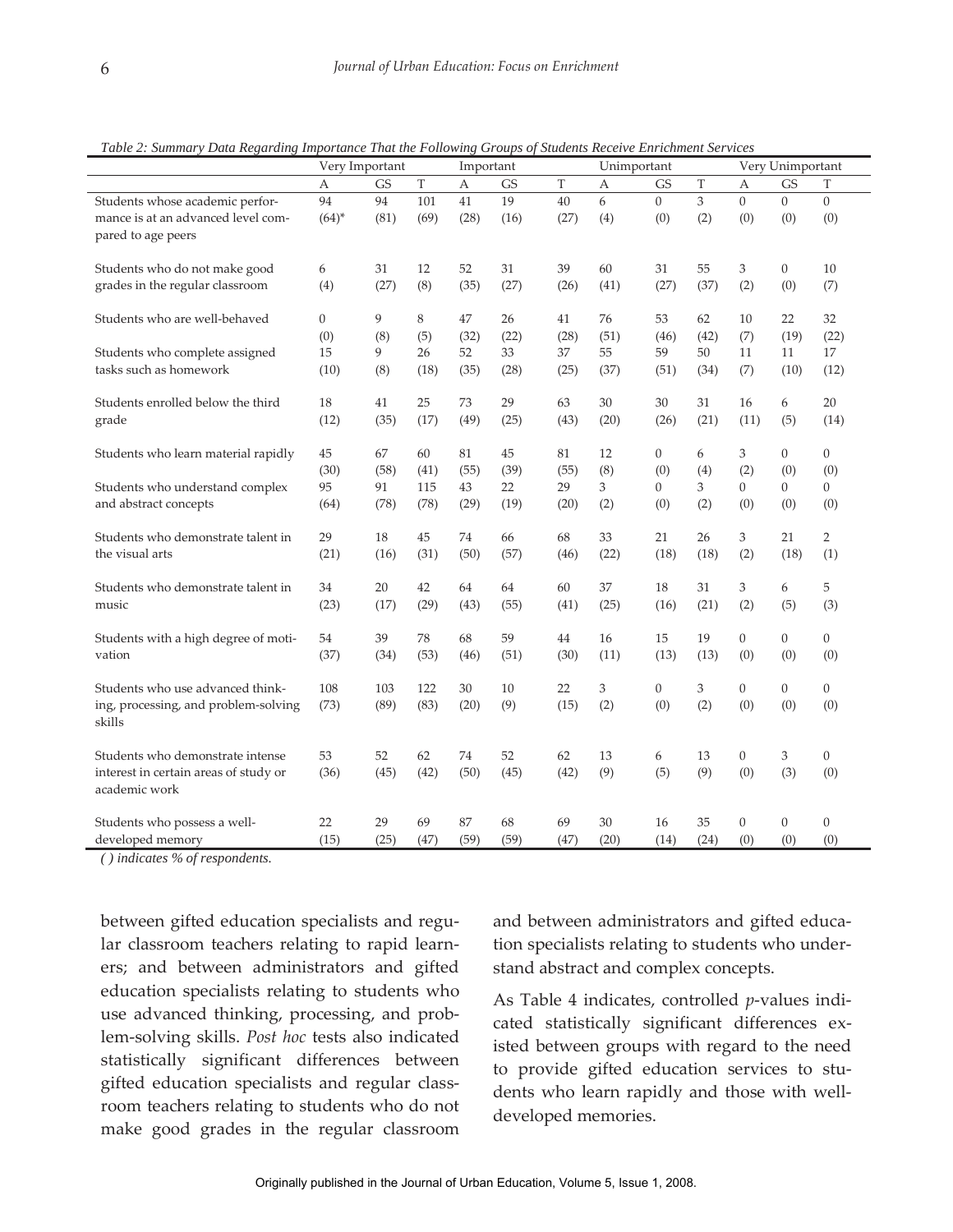|                                                                                         | Administrators           |                                    | Gifted Education<br>Specialists |                   | Regular Classroom Teachers |            |                    |             |  |
|-----------------------------------------------------------------------------------------|--------------------------|------------------------------------|---------------------------------|-------------------|----------------------------|------------|--------------------|-------------|--|
| Students whose academic performance is at an ad-<br>vanced level compared to age peers  | $\boldsymbol{M}$<br>0.37 | $\ensuremath{\mathit{SD}}$<br>0.56 | $M_{\rm}$<br>0.16               | <b>SD</b><br>0.37 | $M_{\rm}$<br>0.47          | SD<br>1.20 | $\cal F$<br>$4.5*$ | Sig.<br>.01 |  |
| Students who do not make good grades in the regular<br>classroom                        | 2.17                     | 2.07                               | 1.91                            | 2.49              | 2.76                       | 2.63       | $4.1*$             | .02         |  |
| Students who are well-behaved                                                           | 1.94                     | 1.31                               | 1.96                            | 1.30              | 1.99                       | 1.30       | 0.04               | .96         |  |
| Students who complete assigned tasks such as home-<br>work                              | 1.70                     | 1.45                               | 1.69                            | 0.97              | 2.08                       | 2.14       | 2.4                | .09         |  |
| Students enrolled below the third grade                                                 | 1.51                     | 1.39                               | 1.44                            | 1.92              | 1.69                       | 1.76       | 0.7                | .45         |  |
| Students who learn material rapidly                                                     | 0.81                     | 0.67                               | 0.40                            | 0.49              | 0.63                       | 0.56       | $14.9**$           | .00         |  |
| Students who understand complex and abstract con-<br>cepts                              | 0.34                     | 0.52                               | 0.19                            | 0.39              | 0.23                       | 0.47       | $3.6*$             | .02         |  |
| Students who demonstrate talent in the visual arts                                      | 1.05                     | 0.73                               | 1.27                            | 1.31              | 1.15                       | 1.58       | 0.8                | .41         |  |
| Students who demonstrate talent in music                                                | 1.21                     | 1.26                               | 1.27                            | 1.34              | 1.26                       | 1.61       | 0.07               | .92         |  |
| Students with a high degree of motivation                                               | 0.72                     | 0.65                               | 0.78                            | 0.66              | 0.78                       | 1.30       | 0.1                | .83         |  |
| Students who use advanced thinking, processing, and<br>problem-solving skills           | 0.25                     | 0.48                               | 0.08                            | 0.28              | 0.19                       | 0.44       | $4.9*$             | .01         |  |
| Students who demonstrate intense interest in certain<br>areas of study or academic work | 0.76                     | 0.87                               | 0.77                            | 1.33              | 0.76                       | 1.22       | 0.01               | .99         |  |
| Students who possess a well-developed memory                                            | 1.15                     | 1.02                               | 0.88                            | 0.62              | 1.44                       | 1.74       | $6.2**$            | .00         |  |

*Table 3: Analysis of Variance of Administrator, Gifted Education Specialist, and Regular Classroom Teacher Beliefs Regarding Importance That the Following Groups of Students Receive Enrichment Services* 

*\* p <.05, \*\* p <.01.* 

*Table 4: Controlled p-Levels for Significant F-Tests & Effect Size* 

|                                              | Controlled <i>p</i> -level Significance Level of .004 | Effect Size |
|----------------------------------------------|-------------------------------------------------------|-------------|
|                                              |                                                       |             |
| Students who learn material rapidly          | $.00***$                                              | .07         |
| Students who possess a well-developed memory | $(00***)$                                             | .03         |

*\*\*\* p <.001.* 

#### DISCUSSION

The data used in this study provides a snapshot of administrator and teacher views on enrichment. The survey items ascertained perceptions based upon student behaviors and

 modes of representation that occur inside of schools. While obvious, this point is significant insofar as the preferences of teachers and administrators are structured through three sorts of experiences: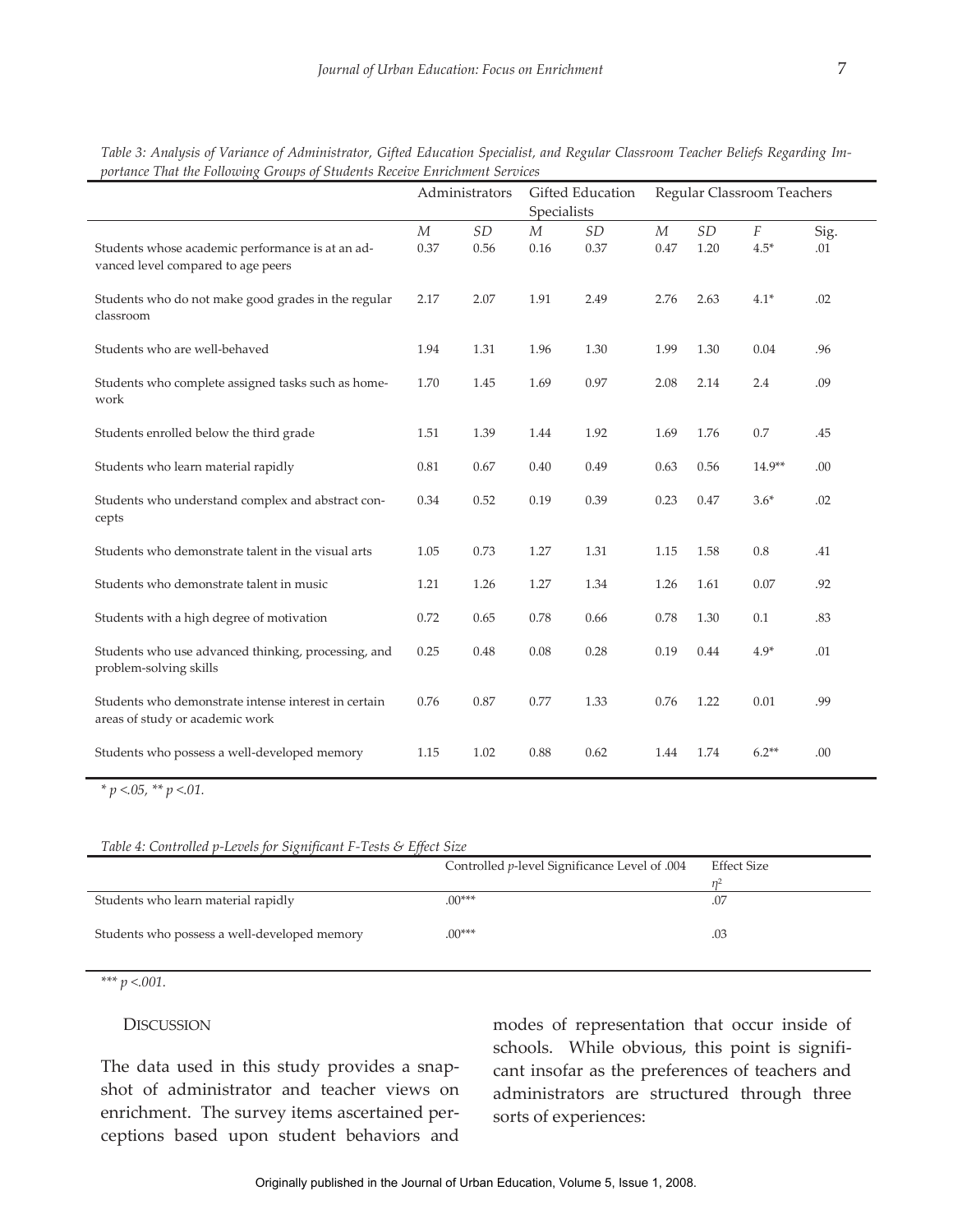- Theoretical knowledge gained through professional development (broadly defined),
- How this information is supported or reconsidered by work in the schools with children, and
- By the *outside* resources that support individual enrichment programs (i.e., the amount of funding, continued professional development, in-school resources that constitute the enrichment programs).

Thus, while this snapshot provides a picture of perceptions of enrichment services as considered in light of the administrators and teachers experiences with enrichment, it is also important to consider possibilities in light of: the importance of enrichment opportunities for those labeled as academically advanced; taking into account central concepts invoked when enrichment is considered by administrators, gifted education specialists, and regular classroom teachers; and the question of criteria and the seeming disconnect between classroom teachers and administrators and gifted education specialists in regards to who ought to be served.

 The data show that all parties believe that children whose academic performance is advanced should receive special services. Yet, opportunities for special services are dependent upon numerous factors outside the control of any individual administrator, classroom teacher, and gifted specialist, regardless of personal philosophical stance. For instance, while an administrator may believe that children who show academic prowess in particular domains ought to have access to enrichment opportunities, the reality of school resources may obscure or completely hide the possibility from ever reaching children. That is, beliefs about who ought to receive services and what these services "are" *may* be impacted by the types of programs and opportunities that can be presented to children. Furthermore, beliefs about what constitutes an academically ad-

 realities of schooling. These views are espevanced student are contingent upon the means and modes of representation that the school can offer as part of the general education curriculum. Thus, while this study provides data about the perception of the importance of enrichment programs for the academically advanced students, further research should investigate how the views of enrichment by administrators, classroom teachers, or gifted specialists are necessarily tempered by the local cially important in light of the often large discrepancies in terms of resources in urban schools.

Second, whereas the data from this study shows that students with various sorts of abilities (i.e., either within particular subject areas or a general disposition to excel in specific domains), this data set does not consider the importance of examining how administrators and practitioners define, and more importantly operationalize, concepts such as talent, interest, and motivation. These three concepts are distinct and far more individualistic than academic performance or behavior, which are viewed in comparison to other children engaged in a similar activity. Looked at differently, if a teacher spends much of her or his time focusing on academic behavior as a means to identify children that could benefit from enrichment, issues such as a talent, motivation, or interest which may or may not be demonstrated in the areas that are likely emphasized when considering academic performance, may be overlooked.

 The data seems to support this insofar as 94.7% of respondents stated that in comparison of age peers, students who show advanced academic performance ought to receive enrichment programs. This is in distinction to 73.5% of children that demonstrate talent in the visual arts and 69.1% of children that demonstrate talent in music should receive enrichment in those areas. This view accentuates a very real problem for many children in urban schools.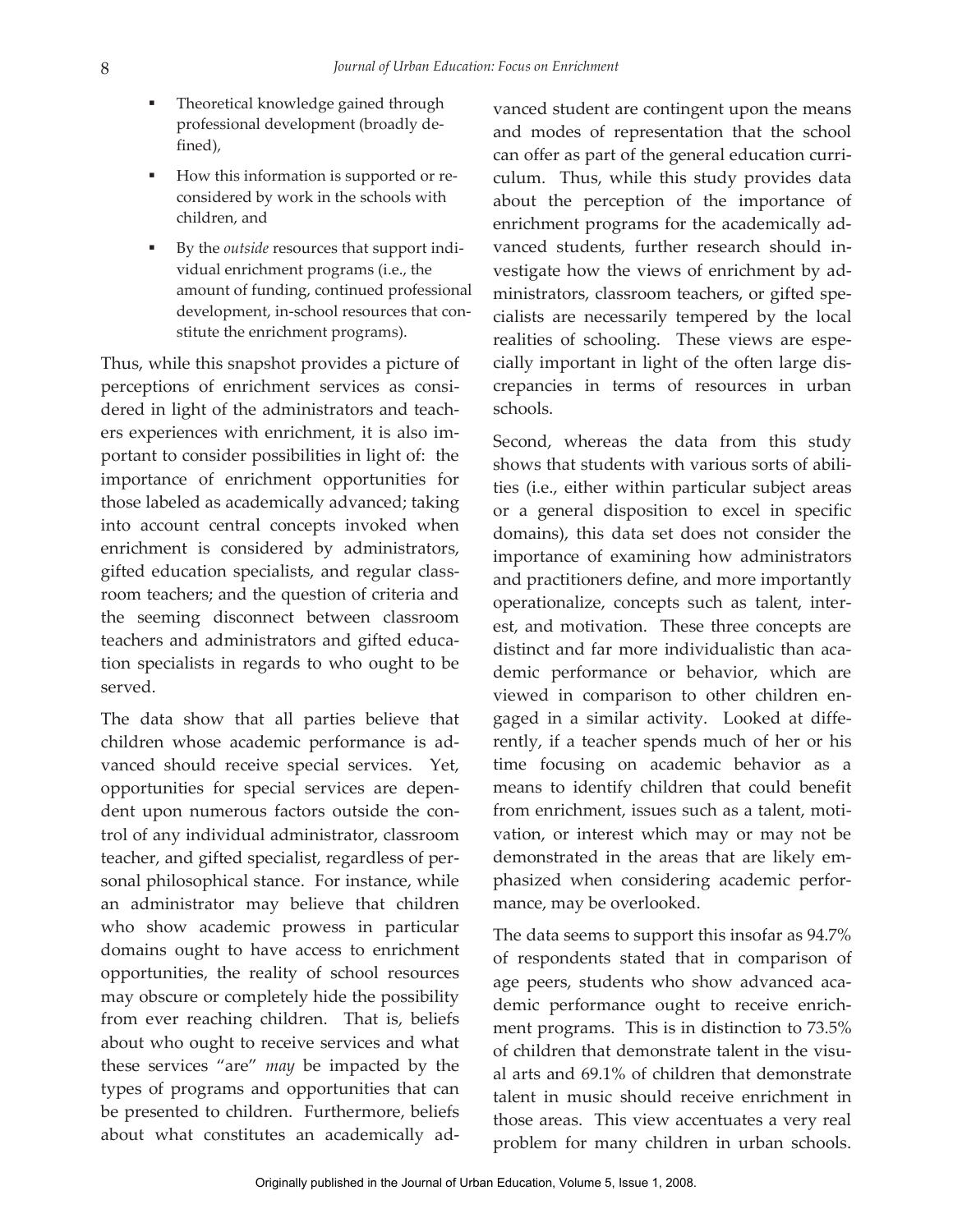mited resources (not to mention the numbers and administrators in regards to their opera- enrichment opportunities provided in specific That is, those students who attend an underfunded school or school with exceptionally liof schools that are cutting their arts education programs), may be overlooked for the specific types of enrichment that may serve them most deeply. Thus, additional research should be conducted examining the thoughts of teachers tionalized definitions of ideas such as talent, motivation, and interest, and the relationship of these definitions and operations to the school spaces.

 grams for those who were enrolled below the but also imply that particular sorts of learning Third, the disconnect between administration and classroom teachers and gifted specialists is telling insofar as it provides another entry space for the analysis of the previous points. More specifically, this discrepancy allows for the consideration of how, in a very general way, enrichment programs are viewed as a reward for certain types of behaviors in the classroom. The gifted educational specialists, possibly because of their distance from the everyday work with children, showed greater preference towards offering enrichment prothird grade and those who did not receive good grades in the regular classroom. While it is difficult to get a sense of the reasons for this difference in preference, it can be suggested that the role of enrichment programs in schools are such that one must "earn" entrance through showing academic prowess, the ability to think abstractly, and the ability to get good grades. Unfortunately, these sorts of "hoops" are not only potentially exclusionary, and representation are valued more highly than others. This in no ways implies that children should not be held to high academic standards of accountability. Rather, when considering the reality of many urban schools, the district by district criteria for admission into enrichment programs, the view that one earns

 many students. While research that attempts his or her way into enrichment programs seemingly denies the chance for participation for to examine if one's academic achievement is higher from engagement in a variety of enrichment programs has not shown improvement in other areas (see Winner & Cooper, 2000), it would be useful to study the program offerings, criteria for admission into enrichment programs, and student achievement in light of access to enrichment activities.

 Oakes, 2006). African American and Latino 17% of American students (U. S. Senate Health do their Caucasian or Asian counterparts (Col-Great disparities exist in schools, of course, that are caused by conditions outside of practitioners' control. Evidence of this difference is manifest in a plethora of areas (Kozol, 2005; students, for example, each now make up over Education, Labor, and Pensions Committee, 2002). These groups, however, score consistently lower on the SAT and ACT exams than lege Board, 2000; Ford & Harris, 1999; Oakes, 2006). This disparity in performance begins early and is startling in its pervasiveness (College Board, 2000). In a study that examined the academic performance of nearly 3 million students, for example, the College Board (2000) found that African American students comprised  $1\%$  of those scoring above the 95<sup>th</sup> percentile in first grade reading achievement while Hispanic students made up only 5% of this group. Caucasian students constituted 88% of the high-achieving group, and Asians comprised 5% of these students (College Board, 2000). Other measures of success are equally grim. For example, "median black family income is 64% of white family income and median black family net worth is only 12% of white family net worth" (Levine, 2005, p. 1). By the end of fourth grade, African American and Latino students, and low-SES students of all ethnicities, are two grade levels behind wealthier peers in reading and math (Levine, 2005). Recent studies indicate that the problem has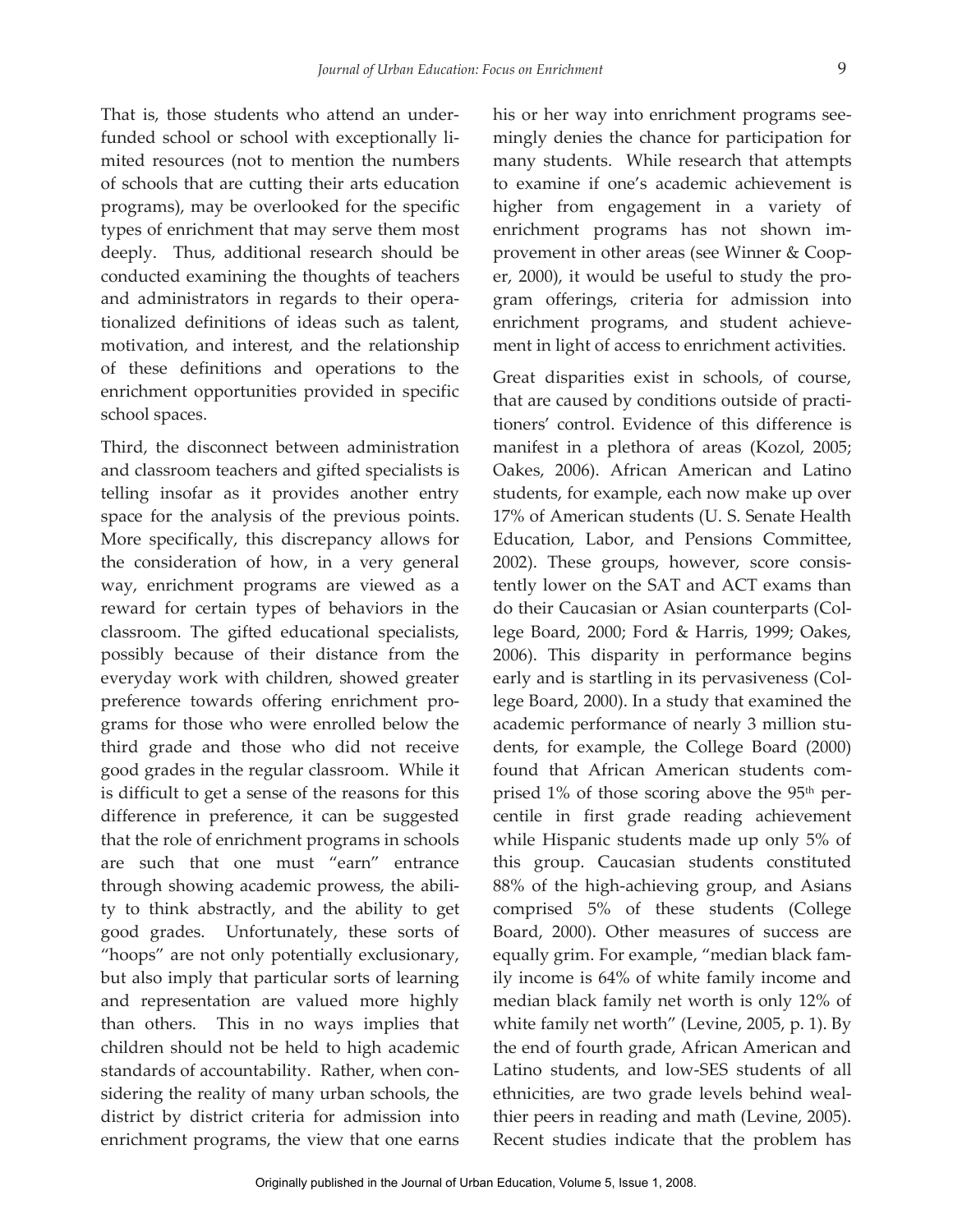grown to gargantuan proportions in some areas, such as Los Angeles, where more than half of adults are deemed functionally illiterate (Uranga, 2004). This performance gap may influence teacher perceptions of talent and need.

#### **CONCLUSION**

To be sure, no school can offer unlimited enrichment opportunities for every student. The differences in perception between central concepts of enrichment, and who ought to be served will be as different as the various school districts, administrators, classroom teachers, and gifted specialists. Further research is necessary to consider how preferences affect work in the schools, and to identify those concepts and realities that both support and deny children the opportunity to receive enrichment services. In this way, hopefully, children from all backgrounds can receive opportunities to succeed in schools and professional development can be delivered to assist practioners in devising ways, within their unique localities, to ensure that children have enrichment opportunities.

#### **REFERENCES**

- Avery, L. D., VanTassel-Baska, J., & O'Neill, B. (1997). Making evaluation work: One school district's experience. *Gifted Child Quarterly, 41*(4), 124-132.
- Borland, J. H. (2005). Gifted education without gifted children: The case for no conception of giftedness. In R. J. Sternberg (Ed.), *Conceptions of giftedness* (2nd ed.) (pp. 1-19). New York: Cambridge University Press.
- Borland, J. H., Schnur, R., & Wright, L. (2000). Economically disadvantaged students in a school for the academically gifted: A postpositivist inquiry into individual and family adjustment. *Gifted Child Quarterly, 44*(1), 13-32.
- Brown, S. W., Renzulli, J. S., Gubbins, E. J., Siegle, D., Zhang, W., & Chen, C. H. (2005). Assumptions underlying the identification of gifted and talented students. *Gifted Child Quarterly, 49*(1), 68 79.
- Callahan, C. M. (2001). Fourth down and inches. *The Journal of Secondary Gifted Education, 12*(3), 148 156.
- Callahan, C. M. (2005). Introduction to program evaluation in gifted education. In C. M. Callahan (Ed.), *Program evaluation in gifted education* (pp. xxiii-xxxi). Thousand Oaks, CA: Corwin Press.
- Cohen, R. J., & Swerdlik, M. E. (2005). *Psychological testing and assessment: An introduction to tests and*  measurement (6<sup>th</sup> ed.). Boston: McGraw-Hill.
- College Board (1999). *Reaching the top: A report of the national task force on minority high achievement*. New York: Author.
- College Board (2000). *Advancing minority high achievement: National trends and promising programs and practices*. New York: Author.
- Fink, A. (1995). *How to analyze survey data*. Thousand Oaks, CA: Sage Publications.
- Ford, D. Y. (2003). Two other wrongs don't make a right: Sacrificing the needs of diverse students does not solve gifted education's unresolved problems. *Journal for the Education of the Gifted, 26*(4), 283-291.
- Ford, D. Y., Baytops, J. L., & Harmon, D. A. (1997). Helping gifted minority students reach their potential: Recommendations for change. *Peabody Journal of Education, 72*(3 & 4), 201-216.
- Ford, D. Y., & Harris, J. J. (1999). *Multicultural gifted education*. New York: Teachers College Press.
- Fullilove, R. E., & Treisman, P. U. (1990). Mathematics achievement among African American undergraduates at the University of California, Berkeley: An evaluation of the Mathematics Workshop Program. *Journal of Negro Education, 59*(3), 463-478.
- Gay, L. R., & Airasian, P. (2003). *Educational research: Competencies for analysis and application* (7th ed.). Upper Saddle River, NJ: Pearson Education.
- Karnes, F. A., & Karnes, M. R. (1982). Parents and schools: Educating gifted and talented children. *The Elementary School Journal, 82*(3), 236-248. Kozol, J. (2005). *The shame of the nation: The restoration*
- *of Apartheid schooling in America*. New York: Crown.
- Landrum, M. S. (2001). An evaluation of the Catalyst Program: Consultation and collaboration in gifted education. *Gifted Child Quarterly, 45*(2), 139-151.